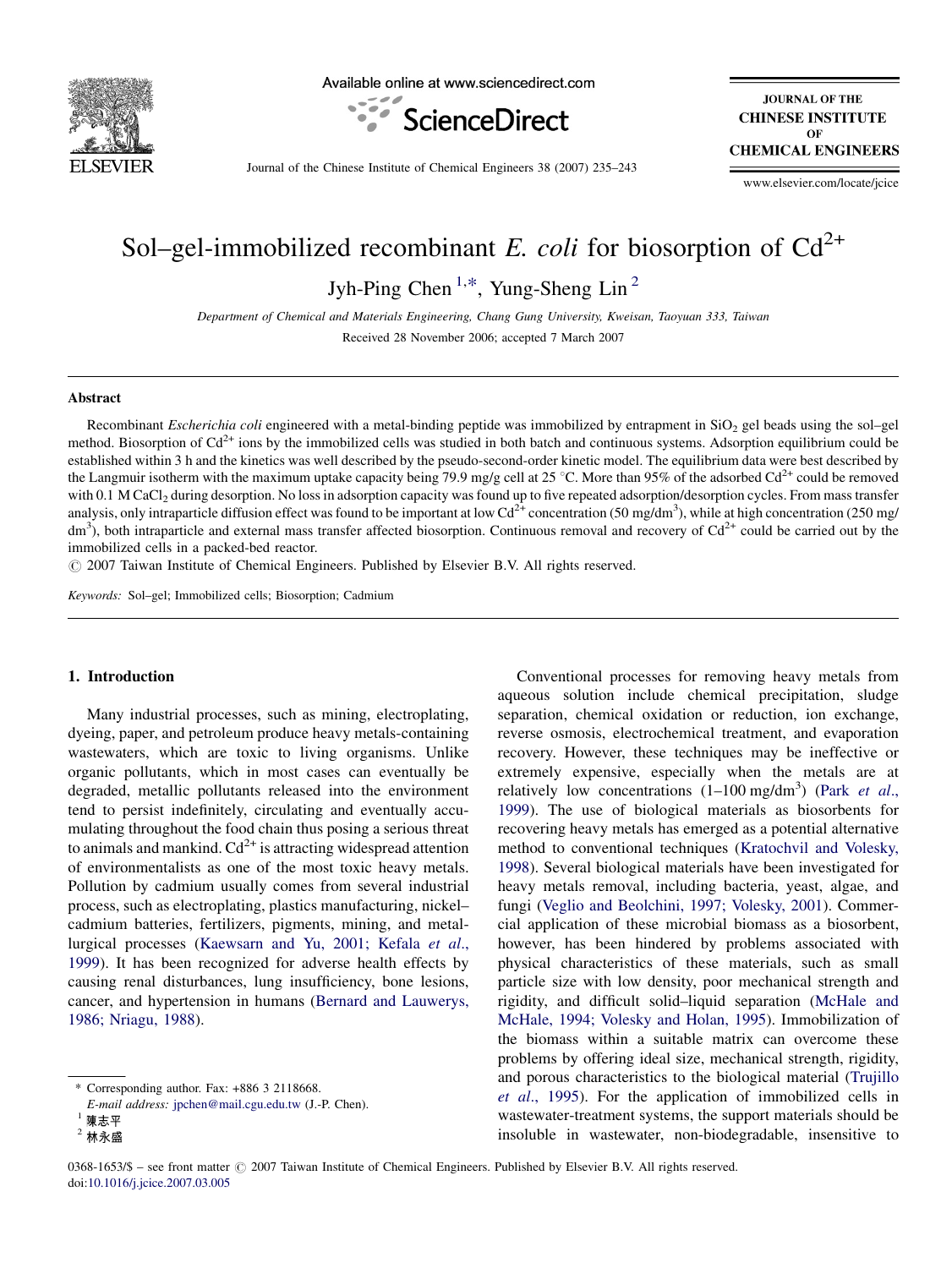- a surface area per unit volume of gel bead  $(m^2/m^3)$
- $C_f$  final ion concentration in solution (mg/dm<sup>3</sup>)
- $C_i$  initial ion concentration in solution (mg/dm<sup>3</sup>)
- d diameter of gel bead (m)
- D diffusion coefficient  $(m^2/s)$
- $\Delta G$  free energy during adsorption (J/mol)
- $\Delta H$  enthalpy change during adsorption (J/mol)
- $k_L$  mass transfer coefficient (m/s)
- $k_1$  pseudo-first-order biosorption rate constant  $(min^{-1})$
- $k<sub>2</sub>$  pseudo-second-order biosorption rate constant (g/mg min)
- $K_F$  empirical parameter in Freundlich isotherm model
- $K_L$  equilibrium (association) constant in Langmuir isotherm model  $(dm<sup>3</sup>/mg)$
- $K_p$  intraparticle rate constant (mg/g min<sup>1/2</sup>)
- $n$  empirical parameter in Freundlich isotherm model
- q biosorption capacity (mg/g cell)
- $q_{\text{eq}}$  biosorption capacity at equilibrium (mg/g cell)
- $q_{\text{max}}$  maximum biosorption capacity in Langmuir model (mg/g cell)
- $q_t$  biosorption capacity at any time (mg/g cell)
- $R$  gas constant (J/mol K)<br> $R^2$  coefficient of determin
- coefficient of determination
- $\Delta S$  entropy change during adsorption (J/mol K)  $t$  time (s)
- $T$  temperature  $(K)$
- V volume of solution  $(dm<sup>3</sup>)$

W dry weight of cells (g)

Greek symbol

```
\rho_{\rm p} density of gel bead (g/dm<sup>3</sup>)
```
abrasion, highly permeable for substrates, ecologically nonhazardous, and should be produced under mild condition in order to enable effective cell immobilization. The demand for a natural or synthetic carrier that meets all these criteria is still relevant.

Porous silica gel made from a solution of precursors (alkoxides,  $Si(OR)<sub>4</sub>$ ) via the sol–gel method could be carried out at ambient temperatures and may replace some of the carriers currently used for cell entrapment ([Hench and West,](#page-8-0) [1990\)](#page-8-0). The formation of sol–gel-derived materials begins with the partial or complete hydrolysis of the precursor to form an aqueous solution. The hydrolyzed precursor is then mixed with a buffered aqueous solution containing the cells along with any additives that may be required to modify the properties of the final material ([Chen and Hwang, 2003](#page-7-0)). The change in pH along with the presence of added salts promoted a large-scale polymerization reaction over a period of minutes to hours, resulting in the gelation of the sol and, thus, entrapment of the cells ([Chen and Lin, 2003](#page-7-0)). The initial gels are soft and have high water content; aging of the wet silica network promotes further condensation and strengthen the network ([Brinker and Scherer,](#page-7-0) [1990](#page-7-0)). The main chemical structure of the gel synthesized by the sol–gel method is a three-dimensional inorganic silica  $SiO<sub>2</sub>$ network, resembling ceramic materials. These matrices have several advantages over traditional materials, e.g., negligible swelling in solvents, chemical stability, and rigidity. The matrices are porous materials whose pores are large enough to allow the diffusion of substances. In addition, since the sol–gel process is performed at an ambient temperature from the gelation of molecular precursors, conditions during the sol–gel process is therefore mild enough to maintain the integrity of the entrapped cells (Branyik et al[., 1998; Inama](#page-7-0) et al., 1993).

Naturally occurring metal-binding peptides, such as metallothioneins (MTs) are the main metal sequestering molecules used by cells to immobilize metal ions, offering selective, highaffinity binding sites [\(Mehra and Mulchandani, 1995\)](#page-8-0). MTs are low molecular weight (6–7 kDa), cysteine-rich proteins found in animals, higher plants, eukaryotic microorganisms, and some prokaryotes [\(Hamer, 1986](#page-8-0)). Phytochelatins (PCs ( $\gamma$ Glu–  $Cys)_nGly$ ,  $n = 2-11$ ) are small, cysteine-rich peptides produced by plant, algae, and fungi ([Cobbett, 2000; Zenk, 1996\)](#page-7-0). They are capable of binding heavy metals via thiolate coordination and have higher metal-binding capacity (on a per cysteine basis) than MTs (Bae et al[., 2000](#page-7-0)). Great success in heavy metal removal by microbial-based systems has been achieved by using microorganisms over-expressing either MTs or PCs (Kille et al[., 1991;](#page-8-0) Sousa et al[., 1998](#page-8-0)). Over-expression of metal-binding peptides or proteins by bacterial cells results in enhanced accumulation of  $Cd^{2+}$  and offers a promising strategy for the development of microbe-based biosorbents for the removal of heavy metal ions from wastewater (Huang et al[., 2003; Yoshida](#page-8-0) et al., 2002).

In this study, recombinant Escherichia coli cells displaying functional synthetic PCs intracellularly were entrapped in silica gel beads prepared by the sol–gel process. The adsorption of  $Cd<sup>2+</sup>$  in aqueous solution by the immobilized cells biosorbent was studied in details in both batch and continuous modes.

#### 2. Materials and methods

#### 2.1. Microorganism and media

Recombinant E. coli strain engineered with a phytochelatins-like metal-binding peptide (Glu–Cys)<sub>n</sub>Gly ( $n = 20$ ) using the pTrc expression vector was obtained from the Development Center for Biotechnology, Taipei, Taiwan ([Sriprang](#page-8-0) et al., [2003\)](#page-8-0). The cell growth medium contains (per liter): glucose, 10 g; yeast extract, 5 g; NaCl, 5 g; tryptone, 10 g; MgSO4, 1 g;  $MnSO<sub>4</sub>$ , 0.01 g;  $KH<sub>2</sub>PO<sub>4</sub>$ , 2 g and  $K<sub>2</sub>HPO<sub>4</sub>$ , 2 g. The pH of the medium was adjusted to 7 by adding 0.1 N NaOH.

#### 2.2. Preparation of immobilized cells

Silica gels were prepared based on the sol–gel process where hydrolysis of the silicon alkoxide precursor was achieved under acidic conditions, and gelation was induced through the addition of base. Pre-hydrolyzed sols  $(20 \text{ cm}^3)$  with high hydrolysis ratio were prepared by heating nitric acid aqueous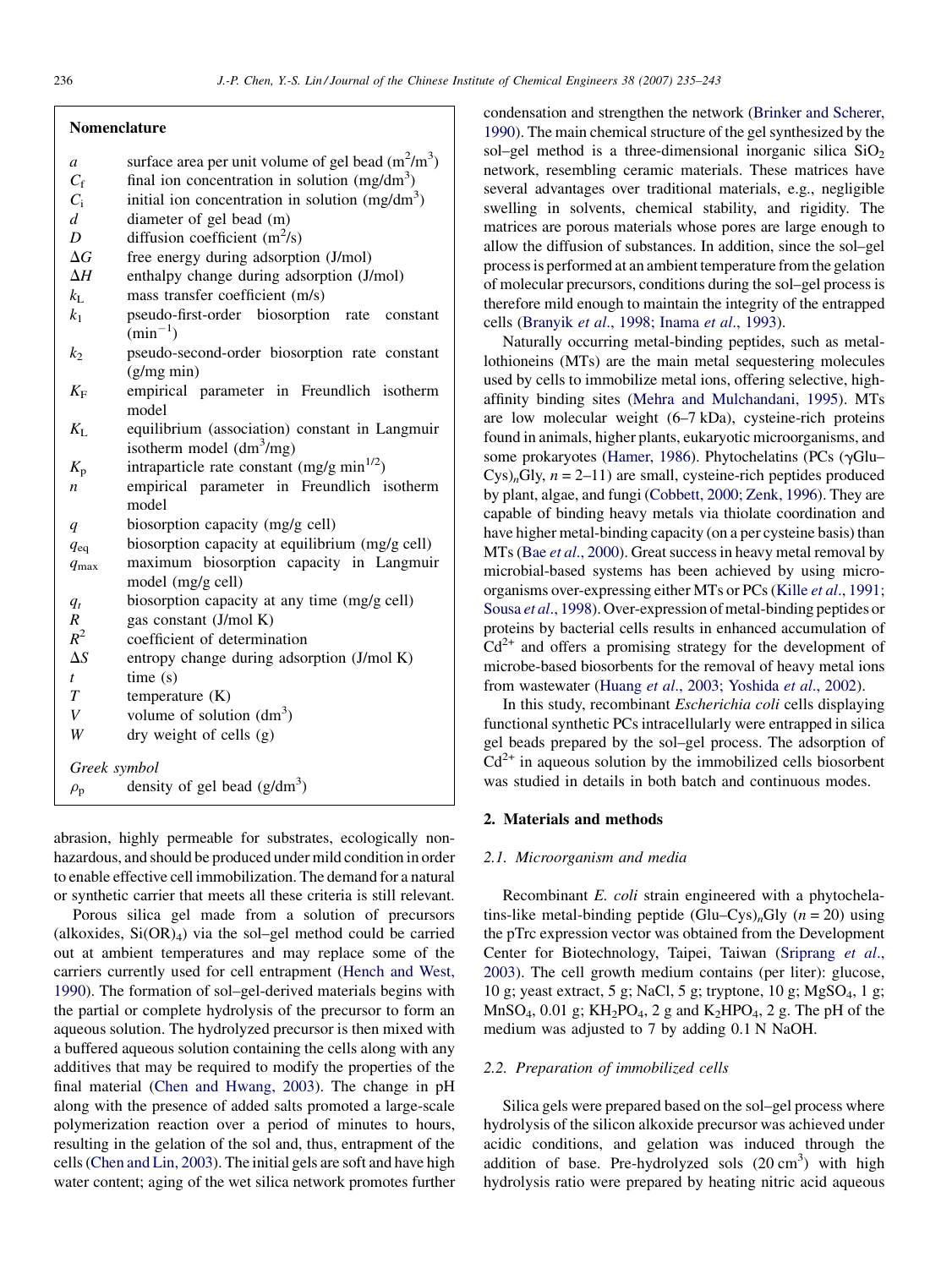<span id="page-2-0"></span>solution (100:0.1 water to nitric acid molar ratio) to distillation temperature, followed by adding 7.6 cm<sup>3</sup> of chilled  $(4^{\circ}C)$ tetraethylorthosilicate (TEOS, Fluka) to obtain a hydrolysis ratio (water to TEOS) of 33. After stirred for 10 min at 400 rpm, the turbid mixture became clear due to the hydrolysis of TEOS. The solution was continuously stirred for another 1 h at 85 $\degree$ C to remove ethanol byproduct generated from the alcohol condensation step. After the distillation, the solution was cooled to room temperature and  $4 \text{ cm}^3$  of polyethylene glycol (PEG 600, Showa) was added. PEG was used as an additive to prevent collapse and excessive shrinkage of the mesopores formed within the gel beads after the polymerization step, which may be harmful to the bacteria cells.

Two cubic centimeters of the above mixture was chilled in an ice bath to reduce the rate of polycondensation, and  $0.17 \text{ cm}^3$ of 1 M KOH was immediately added to bring the solution pH to about 7. Cell suspension (80 mg dry weight/cm<sup>3</sup>) in  $0.17 \text{ cm}^3$ phosphate buffer (pH 7) was added to the sol–gel mixture and stirred. Silica gel beads were prepared from the mixture by the drop-tower method, where aliquots of the well-mixed solution were extruded from a KDS-100 syringe pump (KD Scientific, Holliston, MA, USA) connected with an 18 gauge needle and dropped from the top of a 6-ft-height cylindrical glass container filled with paraffin oil (containing 2% Span 80 as the surfactant). Gelation occurred within 3 min at room temperature during the fall of droplets. Spherical silica gel beads with  $2.0 \pm 0.1$  mm diameter and 1.42 g/cm<sup>3</sup> density were collected from the bottom of the tower and washed thoroughly with phosphate buffer to completely remove the oil phase and stored at  $4^{\circ}$ C for adsorption experiments.

#### 2.3. Batch adsorption studies

 $Cd^{2+}$  solutions in the concentration range of 25–250 mg/dm<sup>3</sup> were prepared from a stock solution in distilled deionized (DDI). Solution pH was not adjusted and controlled during the experiments and the initial pH value ranging from 5.7 to 6.2. Equilibrium adsorption experiments were conducted with  $0.75 \pm 0.02$  g (dry weight) cell-containing silica gel beads in an Erlenmeyer flask containing  $50 \text{ cm}^3 \text{ Cd}^{2+}$  solution. The flask was shaken at 100 rpm in a constant temperature incubator/ shaker at  $25^{\circ}$ C for 24 h to reach equilibrium. The solution was separated from the biosorbent by filtration through a filter paper by suction with a water pump. For adsorption kinetics of batch adsorption studies, the contact time was varied between 10 and 160 min and the temperature evaluated were 10, 25, and 40  $^{\circ}$ C. Blanks without biomass were prepared for each experimental condition. The background adsorptions of  $Cd^{2+}$  ions to the cellfree matrices or the wild type E. coli were confirmed to be negligible and adsorptions sites were only available in the recombinant cells. The concentration of  $Cd^{2+}$  in the bulk solution was determined using a Perkin-Elmer AAnalyst 800 atomic absorption spectrometer (Perkin-Elmer Corp., Norwalk, CT, USA). The amount of  $Cd^{2+}$  adsorbed was calculated from ion concentration in the solution before and after contact with the biosorbent according to,  $q = (C_i - C_f) \times (V/W)$ . All data were reported as average values of triplicate measurements with

standard errors of less than 10%. The effect of temperature was studied from 10 to 40 $\degree$ C and the effect of initial pH was studied from 3.0 to 6.5 at 25 °C by adjusting the solution pH with 0.1 M HCl or NaOH.

#### 2.4. Repeated batch adsorption/desorption studies

In order to determine the reusability, consecutive biosorption/ desorption cycles were repeated five times by using the same biosorbent.  $0.75 \pm 0.02$  g of gel beads were added to 50 cm<sup>3</sup> of  $Cd^{2+}$  solution (100 mg/dm<sup>3</sup>, pH 7) and shaken at 100 rpm for 24 h at 25 °C. To desorb  $Cd^{2+}$ , the metal-laden gel beads were soaked in  $0.1$  M CaCl<sub>2</sub> solutions for 2 h to completely remove the metal ion, and then rinsed thoroughly with DDI water several times before starting the next biosorption cycle.

#### 2.5. Continuous adsorption and desorption studies

Continuous adsorption were studied at 25  $\degree$ C with 20 mg/dm<sup>3</sup>  $Cd<sup>2+</sup>$  solution being continuously pumped into a water-jacked column (1.0 cm diameter  $\times$  25 cm length) packed with the immobilized cells at a constant flow rate  $(0.3 \text{ and } 0.5 \text{ cm}^3/\text{min})$ from the bottom of the column. After adsorption, regeneration of the column was carried out with  $0.1 M$  CaCl<sub>2</sub> flowing through the column at  $0.5 \text{ cm}^3/\text{min}$ . The effluents were collected at regular intervals with a fraction collector for later measurements of  $Cd^{2+}$  concentrations by atomic absorption spectrometry.

#### 3. Results and discussion

#### 3.1. Adsorption kinetics of batch adsorption studies

Fig. 1 shows the changes in  $Cd^{2+}$  concentrations with time during the adsorption process with different initial ion concentrations. The kinetic of adsorption can be seen to be very rapid and occurs immediately after contacting the biosorbent with the metal ion solution. Equilibrium could be reached in 3 h in all cases.



Fig. 1. Adsorption kinetics of  $Cd^{2+}$  by sol–gel-immobilized recombinant E. coli cells at different initial  $Cd^{2+}$  ions concentrations.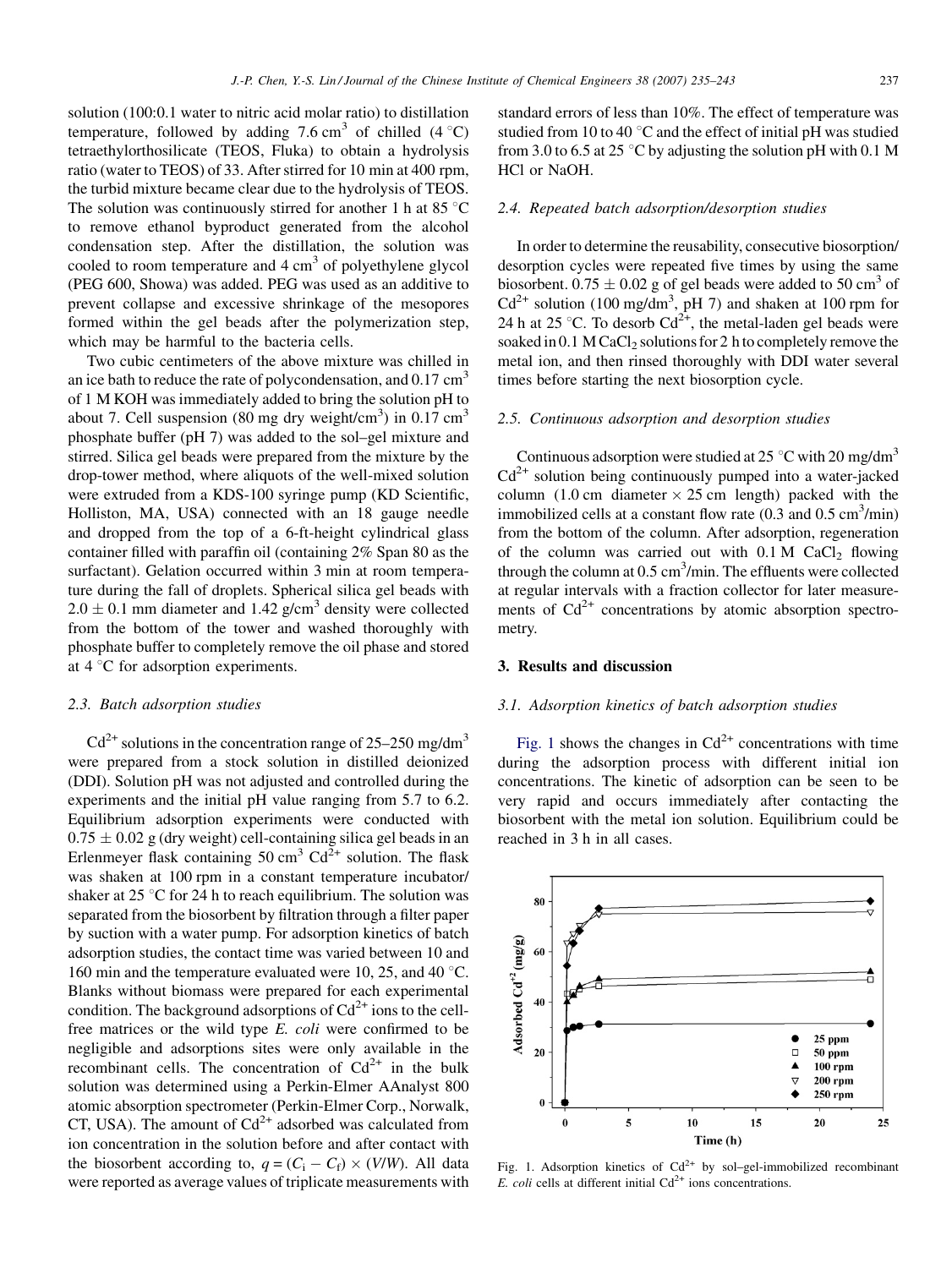In order to examine the controlling mechanism of adsorption process, experiment kinetic data in [Fig. 1](#page-2-0) were analyzed using two kinetic models. The pseudo-first-order model considers that the rate of occupation of adsorption sites is proportional to the number of unoccupied sites ([Cruz](#page-8-0) et al., [2004](#page-8-0)). The rate of adsorption can thus be represented as follows,

$$
\frac{\mathrm{d}q}{\mathrm{d}t} = k_1 (q_{\text{eq}} - q_t) \tag{1}
$$

By applying boundary conditions,  $q_t = 0$  at  $t = 0$  and  $q_t = q_t$  at  $t = t$ , Eq. (1) can be integrated to give,

$$
\log (q_{\text{eq}} - q_t) = \log q_{\text{eq}} - \frac{k_1}{2.303}t \tag{2}
$$

A plot of log ( $q_{eq} - q_t$ ) versus t should give a straight line if this model applies to the experiment data. The value of  $q_{eq}$  needs to be estimated beforehand by extrapolating the experiment data to  $t = \infty$ .

If adsorption is by a mechanism where  $Cd^{2+}$  can displace any existing ions from the binding sites, the pseudo-second-order kinetic model can be used and the kinetics can be expressed as ([De Franca](#page-8-0) et al., 2002),

$$
\frac{\mathrm{d}q}{\mathrm{d}t} = k_2 (q_{\text{eq}} - q_t)^2 \tag{3}
$$

After integrating and applying the same boundary conditions as before, a linearized form of the second-order rate equation could be obtained.

$$
\frac{t}{q} = \frac{1}{k_2 q_{\text{eq}}^2} + \frac{1}{q_{\text{eq}}} t \tag{4}
$$

The plot  $t/q$  versus t should give a straight line if the secondorder kinetic model is applicable.

Aiming at evaluating the biosorption kinetics of cadmium ions, both pseudo-first-order and pseudo-second-order kinetic models were used to fit the data (up to 160 min). For the pseudo-first-order model, theoretical  $q_{eq}$  values could be obtained from the y-intercepts of Eq. (2) with the experiment  $q_{\text{eq}}$  values estimated from the equilibrium data (24 h) in [Fig. 1](#page-2-0) (not shown due to lack of fits). The linearized equation, Eq. (4), of the pseudo-second-order model was similarly plotted and theoretical  $q_{eq}$  values were obtained from the slopes (Fig. 2). A comparison of the validity of these two models is presented in



Fig. 2. Linearized pseudo-second-order kinetic model for adsorption of  $Cd^{2+}$ by sol–gel-immobilized recombinant E. coli cells at different initial  $Cd^{2+}$  ions concentrations. The lines are best-fits regression lines using the pseudo-secondorder kinetic model.

Table 1, where theoretical  $q_{eq}$  values obtained from both models are compared with the experiment values together with coefficient of determination  $(R^2)$  from linear regression. The theoretical  $q_{eq}$  values estimated from the pseudo-first-order model show significant deviation from the experiment values with  $R^2$  as low as 0.8. On the other hand, the pseudo-secondorder results give theoretical  $q_{eq}$  values very close to the experiment values with  $R^2$  above 0.999 in all cases. We therefore conclude that the kinetic of cadmium adsorption by the immobilized cells could be well represented by the pseudosecond-order kinetic model.

#### 3.2. Mass transfer effects during batch adsorption

By ignoring the diffusion resistance of  $Cd^{2+}$  from bulk fluid to the liquid film surrounding the biosorbent, the diffusion of ions into the porous silica gel beads can be divided into a threestep process: boundary layer diffusion, intraparticle diffusion, and biosorption on binding sites. In many cases of biosorption, there is the possibility that intraparticle diffusion will be the rate limiting step and this is normally assessed by examining the relationship between the adsorption and square root of time [\(Keskinkan](#page-8-0) et al., 2004). An intraparticle rate constant can be

Table 1

Comparison of kinetic models for adsorption of  $Cd^{2+}$  by sol–gel-immobilized recombinant E. coli cells

| Initial $Cd^{2+}$<br>concentration $(mg/dm^3)$ | Experiment<br>$q_{\text{eq}}$ (mg/g) | First-order kinetic model |        | Second-order kinetic model |        |
|------------------------------------------------|--------------------------------------|---------------------------|--------|----------------------------|--------|
|                                                |                                      | $q_{\text{eq}}$ (mg/g)    | $R^2$  | $q_{\text{eq}}$ (mg/g)     | $R^2$  |
| 25                                             | 31.5(1.6)                            | 2.28(0.32)                | 0.8853 | 30.1(0.1)                  | 0.9999 |
| 50                                             | 48.9 $(1.0)$                         | 7.93(0.11)                | 0.9959 | 49.6 $(0.6)$               | 0.9995 |
| 100                                            | 52.0(1.9)                            | 13.6(0.3)                 | 0.9780 | 51.5(0.6)                  | 0.9995 |
| 150                                            | 78.7(2.2)                            | 23.6(7.9)                 | 0.8850 | 80.9(1.4)                  | 0.9991 |
| 200                                            | 75.9(0.2)                            | 14.4(8.2)                 | 0.7972 | 77.4 (0.5)                 | 0.9998 |
| 250                                            | 80.2(2.6)                            | 28.0(1.5)                 | 0.9561 | 83.1(1.1)                  | 0.9994 |

Values in parenthesis are standard deviations.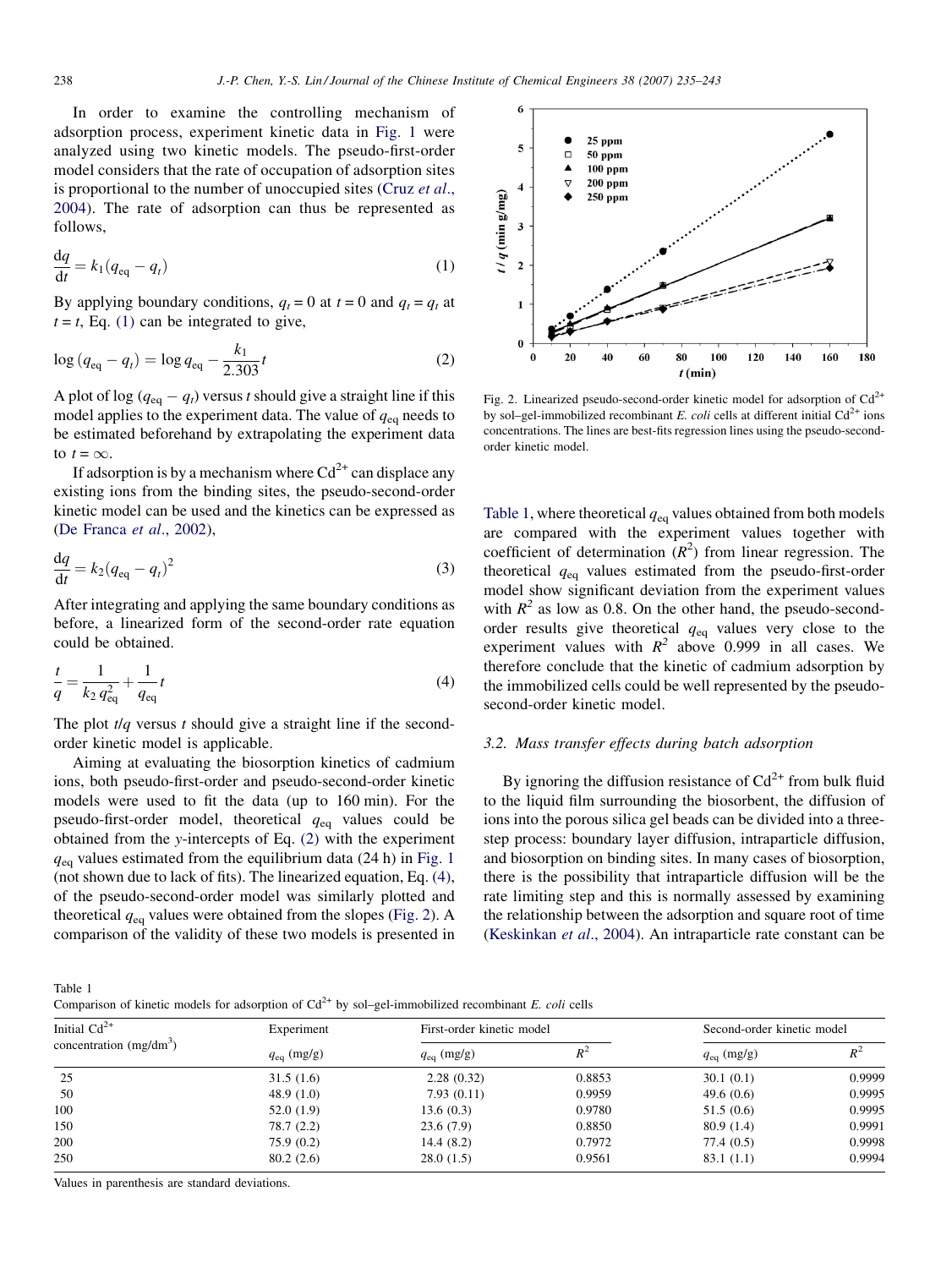<span id="page-4-0"></span>

Fig. 3. Plot for analyzing intraparticle diffusion effect. Eq. (5) is used by plotting adsorption capacity (q) against the square root of the contact time  $(t^{1/2})$ for different initial  $Cd^{2+}$  concentrations. Linear regression lines to y-axis are shown using the final linear portion of the data.

defined using the equation described by [Weber and Morris](#page-8-0) [\(1963\)](#page-8-0),

$$
K_{\rm p} = \frac{q}{t^{1/2}}\tag{5}
$$

The relationship between q and  $t^{1/2}$  is shown in Fig. 3. It can be seen that the plot is linear at 50 mg/L  $Cd^{2+}$ , with  $K_p$  value calculated from the slope to be 0.61 mg/(g min<sup>1/2</sup>) ( $R^2 = 0.993$ ). At higher  $Cd^{2+}$  concentrations (100 and 250 mg/dm<sup>3</sup>), Eq. (5) did not hold over the entire time range, implying that although intraparticle diffusion is significant, more than one process is affecting the adsorption. This type of behavior has been reported previously [\(Kandah, 2001; Pan](#page-8-0) et al., 2005), and the double nature of these relationships has been interpreted in terms of two processes: boundary diffusion, which gives the initial, curved portion, and intraparticle diffusion, which gives the final linear portion. Under these circumstances, the slope of the final linear portion can be used to obtain the rate parameters by regression analysis. Values of  $K_p$  thus obtained (using the last three data points) are 0.66 and 0.69 mg/(g min<sup>1/2</sup>) for 100 mg/dm<sup>3</sup> ( $R^2 = 0.972$ ) and 250 mg/dm<sup>3</sup> ( $R^2 = 0.965$ ) initial ion concentrations, respectively. It can be seen that an increase in  $C_i$  brings about an increase in  $K_p$  values, which is consistent with previous work [\(McKay](#page-8-0) et al., 1980).

External mass transfer has rarely been investigated for metal ion adsorption to spherical biosorbent. To determine the extent of external mass transfer resistance around a spherical gel bead, a simple approach has been proposed for estimating the mass transfer coefficient in the boundary layer during the biosorption process by using the initial adsorption rate data [\(Chen](#page-7-0) et al., [1996](#page-7-0)). The model took into account the metal ion concentration decrease in the bulk phase, the mass transfer resistance external to the particles, and the metal ion diffusion inside the particle. During the initial stage of adsorption, it can be assumed that the intraparticle metal ion diffusion is negligible and the adsorption isotherm is linear [\(Crank, 1975\)](#page-7-0) and the model gives,

$$
\ln\left(\frac{C}{C_{\rm i}} - \frac{1}{1 + \rho_{\rm p}K}\right) = -\left(\frac{1 + \rho_{\rm p}K}{\rho_{\rm p}K}k_{\rm L}a\right)t + \ln\left(\frac{\rho_{\rm p}K}{1 + \rho_{\rm p}K}\right) \tag{6}
$$

A plot of  $ln[C/C_i - 1/(1 + \rho_p K)]$  against t will yield a straight line from which the mass transfer coefficient can be calculated from the slope. The value of K was calculated as  $q_{\text{max}}K_L$  and can be obtained from the parameters of the Langmuir isotherm in Table 2 (see next section). Eq. (6) was used to analyze the initial adsorption data in [Fig. 1](#page-2-0) up to 40 min. The values of  $k<sub>L</sub> a$ were found to be 6.44, 2.03, and  $1 \times 10 \text{ h}^{-1}$  for  $C_i$  of 50, 100, and 250 mg/dm<sup>3</sup>, respectively. Assuming that the Sherwood number  $(dk_L/D)$  for metal ion diffusion through stagnant thin film around the gel bead is 2.0, we can calculate the diffusion coefficients of Cd<sup>2+</sup> to be  $0.60 \times 10^{-9}$ ,  $0.19 \times 10^{-9}$ , and  $0.10 \times 10^{-9}$  m<sup>2</sup>/s, for C<sub>i</sub> of 50, 100, and 250 mg/dm<sup>3</sup>, respectively. This value is of the same order of magnitude but smaller than that for Cd<sup>2+</sup> in water  $(1.23 \times 10^{-9} \text{ m}^2/\text{s})$  [\(Pepelis](#page-8-0) *et al.*, [1995](#page-8-0)). The high diffusion coefficient in the boundary layer at  $50 \text{ mg/dm}^3$  also agrees with previous analysis where intraparticle diffusion was found to be the rate-determining step at  $C_i = 50$  mg/dm<sup>3</sup> but not at 100 and 250 mg/dm<sup>3</sup>. It is conceivable that external mass transfer rate around a gel particle for biosorption in a packed-bed reactor will be reduced further without the vigorous shaking action experienced in a batch adsorption study. Surface film resistance related to fluid flow is therefore an important factor to consider for continuous biosorption in a column reactor.

#### 3.3. Adsorption isotherms

In order to optimize the design of a biosorption system, it is necessary to establish an appropriate correlation for the equilibrium data. Many isotherm equations have been used for the equilibrium modeling of biosorption systems, two of them are commonly used and have been applied in this study, i.e., the

Table 2

Comparison of adsorption isotherms for adsorption of  $Cd^{2+}$  by sol–gel-immobilized recombinant E. coli cells

| $T({}^{\circ}C)$ | Langmuir isotherm       |                                      |       | Freundlich isotherm |              |       |  |
|------------------|-------------------------|--------------------------------------|-------|---------------------|--------------|-------|--|
|                  | $q_{\text{max}}$ (mg/g) | $K_{\text{L}}$ (dm <sup>3</sup> /mg) | $R^2$ | $K_{\rm F}$         |              | $R^2$ |  |
| 10               | 68.0(2.2)               | 0.098(0.005)                         | 0.995 | 22.2(0.5)           | 0.204(0.018) | 0.965 |  |
| 25               | 79.9 (1.9)              | 0.136(0.011)                         | 0.998 | 25.3(0.9)           | 0.224(0.025) | 0.940 |  |
| 40               | 61.5(2.1)               | 0.151(0.010)                         | 0.994 | 23.9(0.5)           | 0.176(0.016) | 0.962 |  |

Values in parenthesis are standard deviations.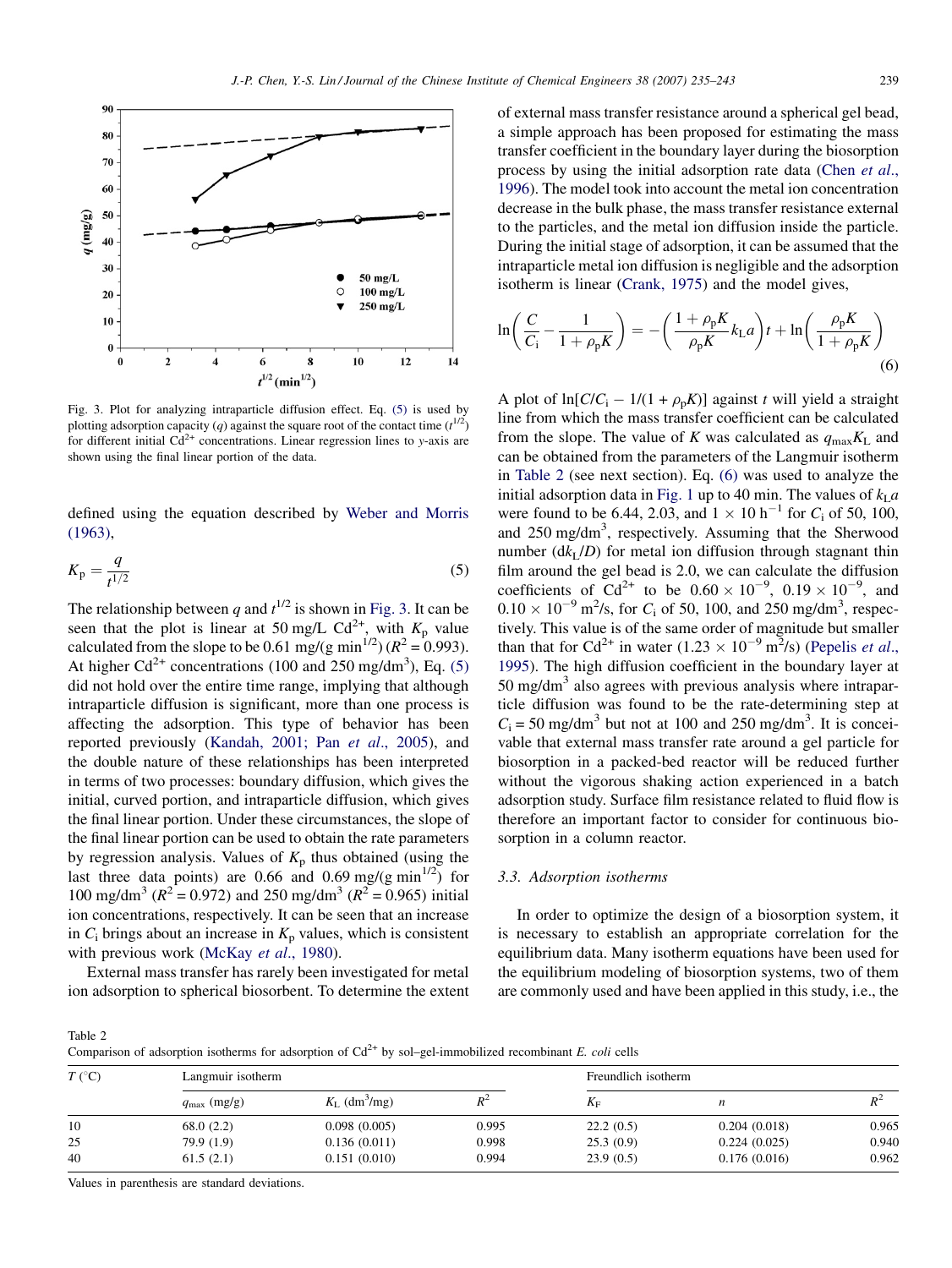Langmuir and the Freundlich isotherms. The assumption of Langmuir isotherm for describing the adsorption process was that the adsorption occurred on a homogeneous surface with negligible interaction between adsorbed molecules [\(Langmuir,](#page-8-0) [1918\)](#page-8-0). It has the following form,

$$
q_{\text{eq}} = \frac{q_{\text{max}} K_{\text{L}} C_{\text{f}}}{1 + K_{\text{L}} C_{\text{f}}}
$$
\n
$$
\tag{7}
$$

To calculate  $q_{\text{max}}$ , the Langmuir equation can be rearranged into a linearized form,

$$
\frac{C_{\rm f}}{q_{\rm eq}} = \frac{C_{\rm f}}{q_{\rm max}} + \frac{1}{K_{\rm L} q_{\rm max}}\tag{8}
$$

 $q_{\text{max}}$  and equilibrium constant  $(K_L)$  can then be calculated from the slope and intercept of linear plots of  $C_f/q_{eq}$  versus  $C_f$ .

The Freundlich isotherm is an empirical equation based on sorption on a heterogeneous surface ([Freundlich, 1906\)](#page-8-0). The Freundlich equation is expressed as,

$$
q_{\text{eq}} = K_{\text{F}} C_{\text{f}}^{n} \tag{9}
$$

 $K_F$  and *n* are empirical constants representing the adsorption capacity and adsorption intensity, respectively. The Freundlich equation can also be linearized by taking logarithms of both sides of Eq. (9).

$$
\ln q_{\text{eq}} = \ln K_{\text{F}} + n \ln C_{\text{f}} \tag{10}
$$

 $K_F$  and *n* can be similarly determined by linear plots of ln  $q_{eq}$ versus  $\ln C_f$ .

Figs. 4 and 5 show the results from batch equilibrium adsorption experiments conducted at different temperatures. The data are fitted with the linearized forms of Langmuir (Eq. (8)) and Freundlich (Eq. (10)) adsorption isotherms, respectively. The parameters along with the correlation coefficients have been estimated by linear regression and the results are summarized in [Table 2](#page-4-0). As can be seen from [Table 2](#page-4-0), the Langmuir isotherm fits the experimental results better than the Freundlich isotherm with  $R^2$  above 0.99 in all cases. The



Fig. 4. Linearized Langmuir adsorption isotherms of  $Cd^{2+}$  by sol–gel-immobilized recombinant E. coli cells at different temperatures. The lines are best-fits regression lines using the Langmuir model.



Fig. 5. Linearized Freundlich adsorption isotherms of  $Cd^{2+}$  by sol–gel-immobilized recombinant E. coli cells at different temperatures. The lines are best-fits regression lines using the Freundlich model.

optimum maximum uptake capacity ( $q_{\text{max}}$ ) was 79.9 mg/g at 25 °C. The maximum uptake capacity of  $Cd^{2+}$  for many biosorbents has been summarized and the value is between 7.8 and 125 mg/g with only three marine algae showing higher  $q_{\text{max}}$ than the recombinant cell here (Cruz et al[., 2004\)](#page-8-0).

The equilibrium constant  $(K_L)$  increased with increasing temperature, indicating tighter affinities between binding sites and  $Cd^{2+}$  at higher temperatures (endothermic reaction). The dependence of  $K<sub>L</sub>$  on temperature can be used to estimate both the enthalpy  $(\Delta H)$  and the entropy  $(\Delta S)$  change of the adsorption process from the thermodynamic relationship,

$$
\ln K_{\rm L} = -\frac{\Delta G}{RT} = -\frac{\Delta H}{RT} + \frac{\Delta S}{R}
$$
\n(11)

By a linear plot of ln  $K_L$  and  $1/T$ ,  $\Delta H$  and  $\Delta S$  were calculated from the slope and the intercept of the regression line, respectively ( $R^2$  = 0.951). The  $\Delta H$  was estimated to be 2.55 kcal/mol and  $\Delta S$  was 27.57 cal/mol K. A positive value of  $\Delta H$  demonstrates the endothermic nature, while the positive value of  $\Delta S$ confirms the increased randomness at the solid–solution inter-face during biosorption. Cruz et al[. \(2004\)](#page-8-0) reported an exothermic behavior (negative  $\Delta H$  value) for Cd<sup>2+</sup> biosorption by dead Sargassum sp. biomass. This difference may probably arise from location of the adsorption site as the metal-binding peptide molecules are expressed intracellularly in the present case, which renders diffusion of ion through the cell membrane an energy barrier for adsorption.

[Fig. 6](#page-6-0) shows the effect of temperature on cadmium adsorption. The results show that temperature did not significantly affect cadmium adsorption, although the maximum adsorption capacity occurred at  $25^{\circ}$ C. It is well known that biosorption of heavy metal ions depends on the pH of the solution (Kapoor et al[., 1999; Rangsayatorn](#page-8-0) et al., 2004; Zhang et al[., 1998\)](#page-8-0). The solution pH affects the availability of metal ions in solution and binding sites. The pH value was found to influence biosorption only below 4 ([Fig. 7\)](#page-6-0). Adsorption was expected to be less favorable at pH values close or below the isoelectric point of the metal-binding peptide when it became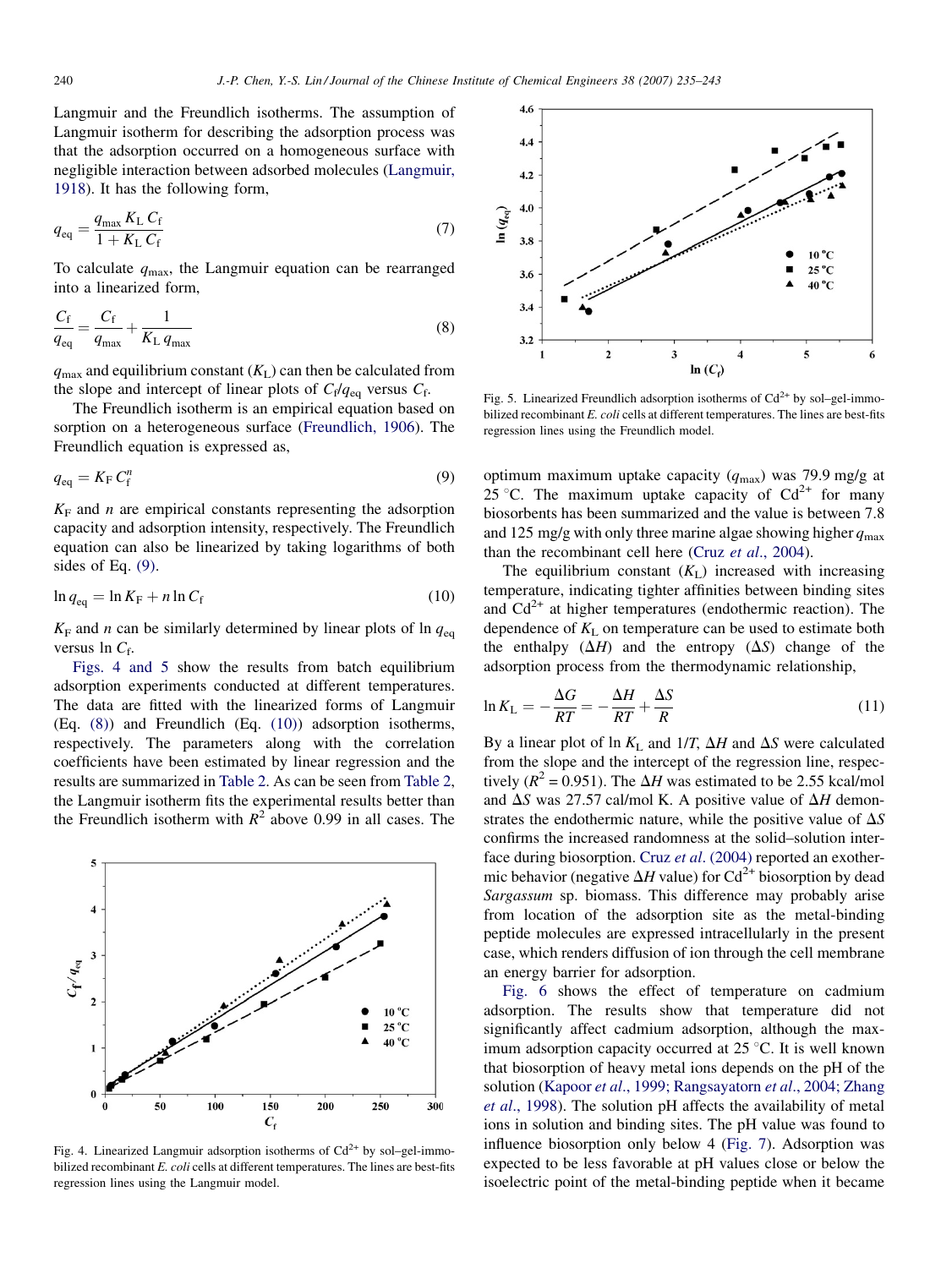<span id="page-6-0"></span>

Fig. 6. Effect of temperature on  $Cd^{2+}$  adsorption by sol–gel-immobilized recombinant E. coli cells. Initial Cd<sup>2+</sup> concentration = 200 mg/dm<sup>3</sup>, pH 7.

neutral or positively charged. This will invariably inhibit the adsorption of the positively charged  $Cd^{2+}$ . The result also suggest that  $Cd^{2+}$  could be desorbed from the immobilized cells by lowering solution pH and an adjustment of solution pH before treatment will not be necessary if the pH is between 4.0 and 6.5.

#### 3.4. Recovery and reuse efficiencies

Reusability of a biosorbent is of crucial importance in industrial practice for metal removal from wastewater.  $Cd^{2+}$ adsorbed onto immobilized cells could be efficiently eluted with  $0.1$  M CaCl<sub>2</sub> due to ion-exchange effect. Fig. 8 shows the amount of  $Cd^{2+}$  adsorbed and later recovered from batch adsorption/desorption experiments at different  $C_i$ . More than 95% of the adsorbed  $Cd^{2+}$  was recovered irrespective of initial ion concentration used.

In order to examine the reusability of the biosorbent, the adsorption/desorption cycles were repeated five times with the same biosorbent preparation. The results in Fig. 9 indicated



Fig. 7. Effect of pH on  $Cd^{2+}$  adsorption by sol–gel-immobilized recombinant E. coli cells. Initial Cd<sup>2+</sup> concentration = 200 mg/dm<sup>3</sup>, 25 °C.



Fig. 8. The amount of  $Cd^{2+}$  adsorbed by and desorbed from sol–gel-immobilized recombinant E. coli cells at different initial ion concentrations. Desorption was carried out by using 0.1 M CaCl<sub>2</sub> solution after adsorption.

that no statistical difference ( $p < 0.05$ ) existed between the adsorption capacity in each cycle and the elution was close to 100%. The immobilized cells can therefore be used repeatedly to remove  $Cd^{2+}$  from wastewater following simple regeneration with  $0.1$  M CaCl<sub>2</sub>. Acid solutions, such as  $0.1$  M HCl have also been used during the experiment to give good recovery of the adsorbed metal ion. Nonetheless, reusability of the biosorbent was poor with peptide molecules detected in desorption solution. This suggests that acid may lead to cell rupture and release of metal-binding peptide from the sol–gel matrix, which will result in diminished biosorption capacity after each reuse cycle.

#### 3.5. Continuous adsorption/desorption studies

From a processing point of view, a column reactor packed with the sol–gel-immobilized cells will be a desirable way for  $Cd<sup>2+</sup>$  removal during large-scale industrial operations. The resulting effluent concentration profile would have a typical S shape for the adsorption process in a packed-bed reactor, with



Fig. 9. The amount of  $Cd^{2+}$  adsorbed by and desorbed from sol–gel-immobilized recombinant E. coli cells during consecutive adsorption/desorption cycles. Before the start of next adsorption cycle,  $0.1$  M CaCl<sub>2</sub> solution was used for desorption. Initial Cd<sup>2+</sup> concentration = 100 mg/dm<sup>3</sup>, 25 °C, pH 7.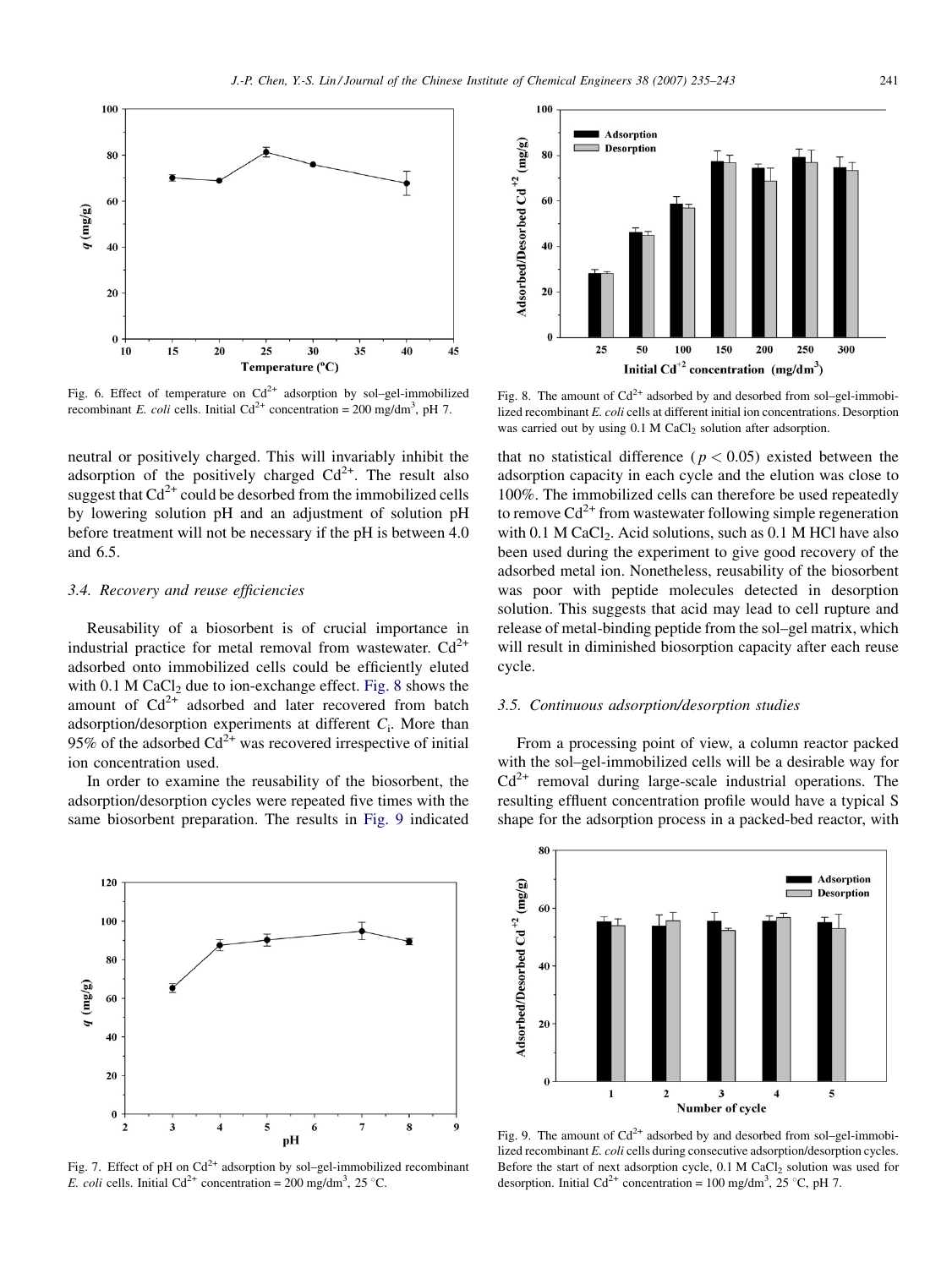<span id="page-7-0"></span>

Fig. 10. Breakthrough curves for continuous adsorption of  $Cd^{2+}$  by sol–gelimmobilized recombinant E. coli cells in a pack-bed reactor at different flow rates. Feed Cd<sup>2+</sup> concentration  $(C_0) = 20$  mg/dm<sup>3</sup>, 25 °C, pH 7.

an initial period of minimum solute followed by a gradual breakthrough that ultimately reached the feed concentration. The breakthrough curves developed under two flow rates are presented in Fig. 10. Increasing flow rate resulted in shortening of the breakthrough time and flattening of the breakthrough curve, which in turn resulted in decreasing difference between the breakthrough time (5% of feed concentration) and the saturation time (95% of feed concentration). Integrations of the effluent concentration over the elution volume up to the saturation point ([Geankoplis, 2003\)](#page-8-0) gave the overall adsorption capacities at 46.4 and 44.6 mg/g for flow rates of 0.3 and 0.5 cm<sup>3</sup>/min, respectively. The slight difference in adsorption capacity with respect to flow rate reflects little mass transfer limitation considering the fact that the adsorption process does not reach equilibrium in the column.

After the binding sites were exhausted, desorption was carried out to regenerate the biosorbent under the similar flow condition. Efficient desorption of  $Cd^{2+}$  could be carried out by simply eluting the column with  $0.1$  M CaCl<sub>2</sub>. The results are shown in Fig. 11. It is evident that the desorption process



Fig. 11. The effluent  $Cd^{2+}$  concentration from a packed-bed reactor of sol–gelimmobilized recombinant E. coli cells during the desorption step. Adsorption was carried out as described in Fig.  $10$  at  $0.5 \text{ cm}^3/\text{min}$  and followed by desorption using  $0.1 \text{ M }$  CaCl<sub>2</sub> at  $0.5 \text{ cm}^3/\text{min}$ .

occurred five times faster than the adsorption process, which could be finished in 3 h in comparison with 15 h during adsorption. In addition,  $Cd^{2+}$  was concentrated during the operation with the maximum effluent concentration during desorption being 6.5-fold that in the feed stream. Recovery was also good within experiment errors and accuracy of graphical integration. The total amount of  $Cd^{2+}$  recovered was 98.3% of that adsorbed and the value was comparable to that in batch operation.

### 4. Conclusion

Our study shows that biosorption of  $Cd^{2+}$  could be effectively carried out with sol–gel-immobilized recombinant E. coli cells engineered with a metal-binding peptide. The time required to reach equilibrium was relatively short and not significantly influenced by initial ion concentration. The adsorption kinetics was governed by intraparticle diffusion at low  $Cd^{2+}$  concentrations, but this effect became less dominant at high ion concentrations as external mass transfer also influenced the kinetics. The overall adsorption kinetics showed better fit with the pseudo-second-order kinetic model and the equilibrium data were well described by the Langmuir adsorption isotherm. The biosorption capacity of the immobilized cells was only slightly affected by temperature and pH with the maximum adsorption capacity being 79.9 mg/g at 25  $\degree$ C. The biosorbent could be regenerated efficiently with  $0.1$  M CaCl<sub>2</sub> and be used repeated in consecutive adsorption/ desorption cycles without sacrificing adsorption capacity. Immobilizing recombinant E. coli cells within sol–gel processed silica gel beads is feasible to develop a continuous  $Cd<sup>2+</sup>$  adsorption/desorption process in a packed-bed reactor.

#### Acknowledgement

Financial supports from the Development Center for Biotechnology, Taiwan, R.O.C. is highly appreciated.

#### References

- Bae, W., W. Chen, A. Mulchandani, and R. K. Mehra, ''Enhanced Bioaccumulation of Heavy Metals by Bacterial Cells Displaying Synthetic Phytochelatins,'' Biotechnol. Bioeng., 70, 518 (2000).
- Bernard, A. and R. Lauwerys, Cadmium in Human Population, In H. Mislin, O. Ravera (Eds.), Birkhäuser Verlag, F.R.G. (1986).
- Branyik, T., G. Kuncova, J. Paca, and K. Demnerova, ''Encapsulation of Microbial Cells into Silica Gel,'' J. Sol–Gel Sci. Technol., 13, 283 (1998).
- Brinker, C. J. and C. W. Scherer, Sol–Gel Science: the Physics and Chemistry of Sol–Gel Processing, Academic Press, San Diego, U.S.A. (1990).
- Chen, J. P., W. R. Chen, and R. C. Hsu, ''Biosorption of Copper from Aqueous Solutions by Plant Root Tissues," J. Ferment. Bioeng., 81, 458 (1996).
- Chen, J. P. and Y. N. Hwang, ''Polyvinyl Formal Resin Plates Impregnated with Lipase-Entrapped Sol–Gel Polymer for Flavor Ester Synthesis,'' Enzyme Microb. Technol., 33, 513 (2003).
- Chen, J. P. and W. S. Lin, ''Sol–Gel Powders and Supported Sol–Gel Polymers for Immobilization of Lipase in Ester Synthesis," Enzyme Microb. Technol., 32, 801 (2003).
- Cobbett, C. S., ''Phytochelatins and Their Roles in Heavy Metal Detoxification," Plant Physiol., 123, 825 (2000).
- Crank, J., Mathematics of Diffusion, Clarendon Press, Oxford, U.K. (1975).